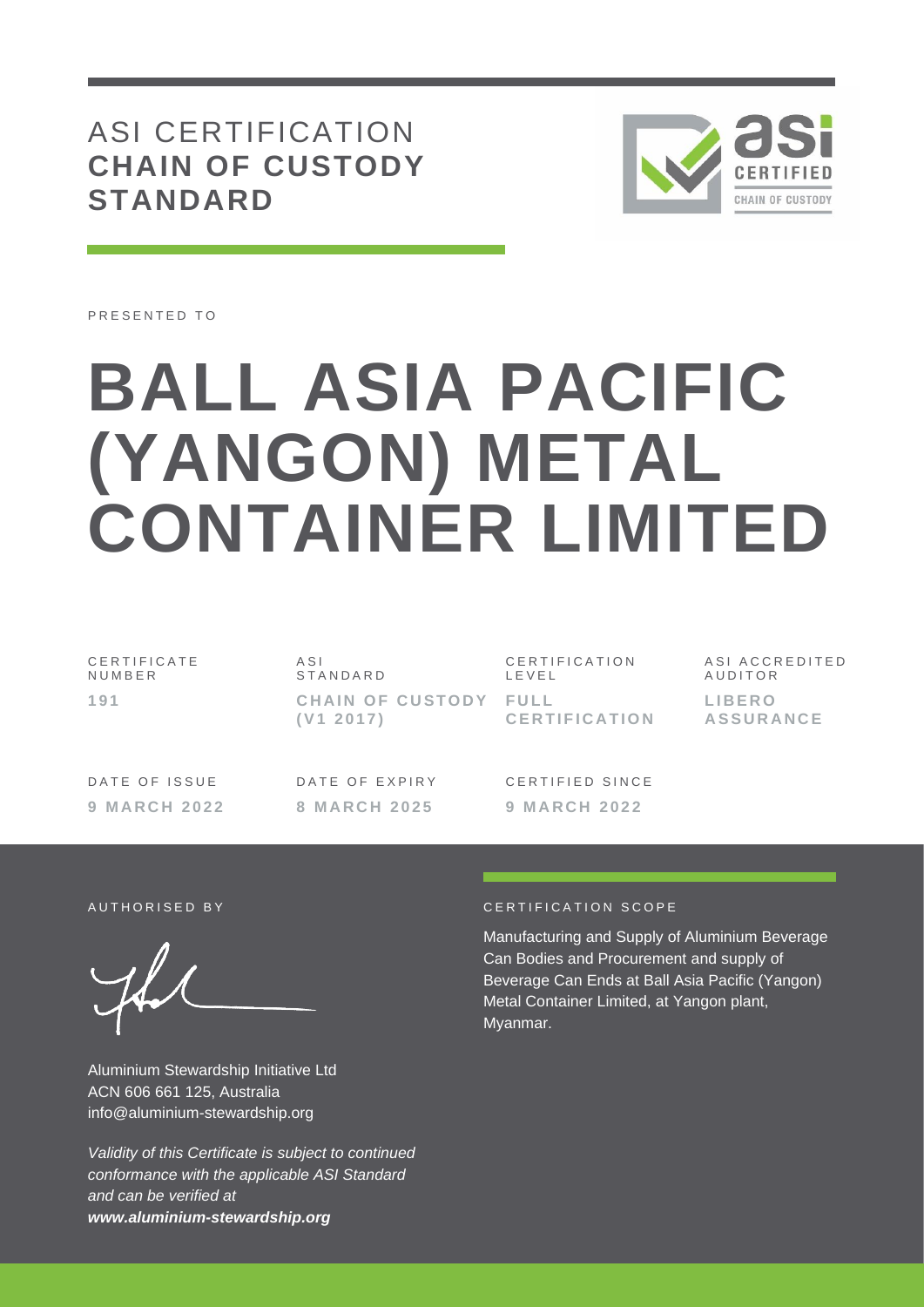# SUMMARY AUDIT REPORT **CHAIN OF CUSTODY STANDARD**

### **OVERVIEW**

| MEMBER NAME                       | <b>Ball Corporation</b>                                                                                                                                                                                                                                                                                                                                   |
|-----------------------------------|-----------------------------------------------------------------------------------------------------------------------------------------------------------------------------------------------------------------------------------------------------------------------------------------------------------------------------------------------------------|
| ENTITY NAME                       | Ball Asia Pacific (Yangon) Metal Container Limited                                                                                                                                                                                                                                                                                                        |
| CERTIFICATION<br>SCOPE            | Manufacturing and Supply of Aluminium Beverage Can Bodies and<br>Procurement and supply of Beverage Can Ends at Ball Asia Pacific<br>(Yangon) Metal Container Limited, at Yangon plant, Myanmar.                                                                                                                                                          |
| SUPPLY CHAIN<br><i>ACTIVITIES</i> | Post-Casthouse                                                                                                                                                                                                                                                                                                                                            |
| ASI STANDARD                      | Chain of Custody Standard V1                                                                                                                                                                                                                                                                                                                              |
| AUDIT TYPE                        | <b>Initial Certification Audit</b><br>$\bullet$                                                                                                                                                                                                                                                                                                           |
| AUDIT FIRM                        | LiberoAssurance                                                                                                                                                                                                                                                                                                                                           |
| AUDIT DATE                        | 9 – 14 December 2021                                                                                                                                                                                                                                                                                                                                      |
| AUDIT REPORT<br>SUBMISSION        | 11 February 2022                                                                                                                                                                                                                                                                                                                                          |
| AUDIT SCOPE                       | The audit scope covers the manufacturing and supply of Aluminium<br>Beverage Can Bodies and procurement and supply of Beverage Can Ends<br>at Ball Asia Pacific (Yangon) Metal Container Limited, at Yangon plant,<br>Myanmar.                                                                                                                            |
|                                   | The supply chain activities included in the audit scope:                                                                                                                                                                                                                                                                                                  |
|                                   | Material Conversion (Production and Transformation)<br>٠                                                                                                                                                                                                                                                                                                  |
|                                   | All relevant Criteria in the ASI Performance Standard were included in the<br>Audit Scope.                                                                                                                                                                                                                                                                |
|                                   | At the time of the Audit (December 2021), access to the site was not<br>possible, due to COVID-19 related travel restrictions. The Audit has been<br>undertaken as a 'desktop' exercise, in accordance with ASI Interim Policy<br>regarding Audits, Audit-Related Travel and Coronavirus (v4), and included a<br>remote review of relevant documentation. |
| AUDIT<br>OUTCOME                  | Certification                                                                                                                                                                                                                                                                                                                                             |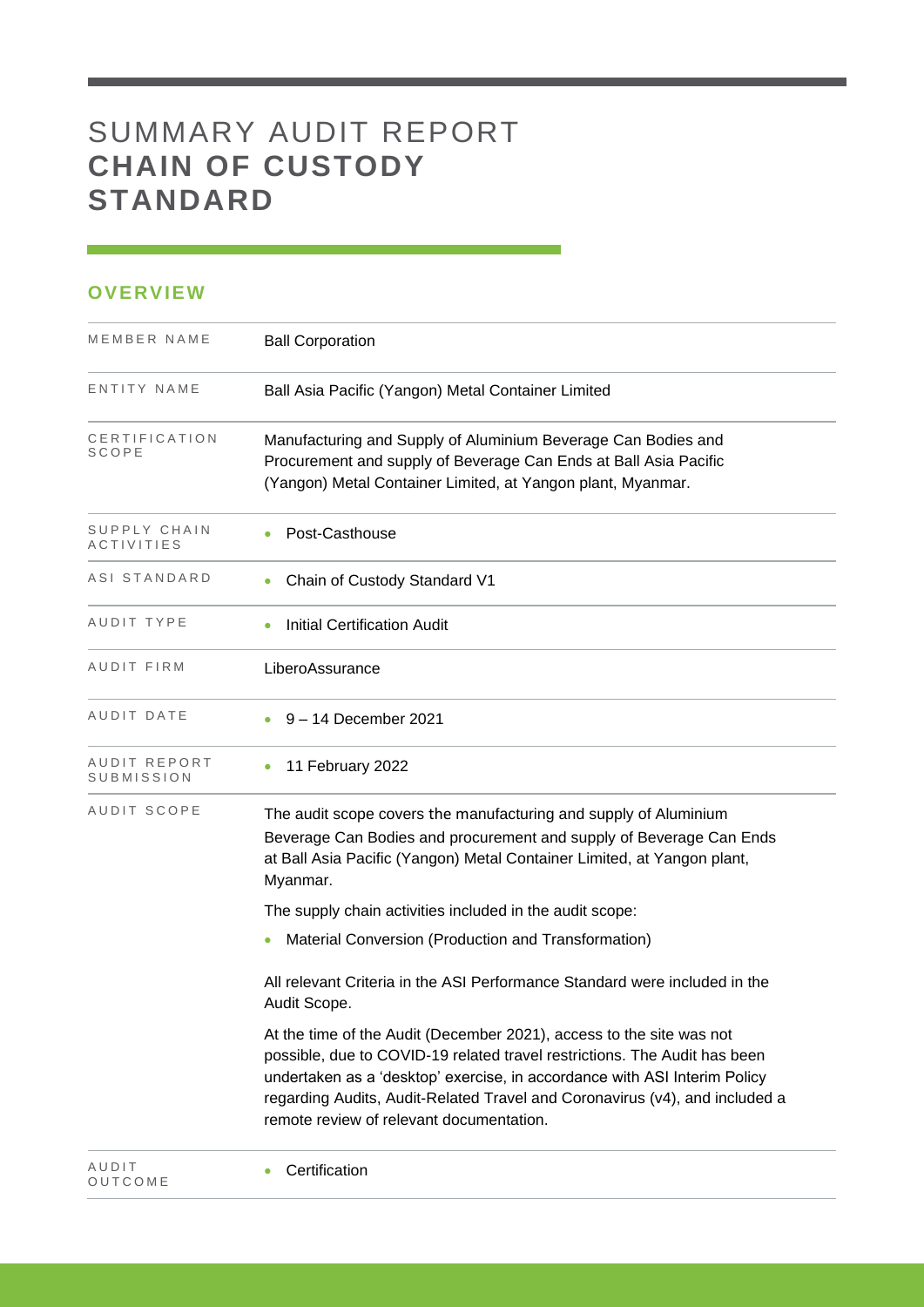| AUDIT<br>METHODOLOGY          | The Auditors confirm that:                                                                                                                                                               |  |  |  |
|-------------------------------|------------------------------------------------------------------------------------------------------------------------------------------------------------------------------------------|--|--|--|
| <b>DECLARATION</b>            | The information provided by the Entity is true and accurate to the best<br>M<br>knowledge of the Auditor(s) preparing this Report.                                                       |  |  |  |
|                               | The findings are based on verified Objective Evidence relevant to the<br>M<br>time period for the Audit, traceable and unambiguous.                                                      |  |  |  |
|                               | The Audit Scope and Audit methodology are sufficient to establish<br>M<br>confidence that the findings are indicative of the performance of the<br>Entity's defined Certification Scope. |  |  |  |
|                               | The Auditor(s) have acted in a manner deemed ethical, truthful, accurate<br>M<br>professional, independent and objective.                                                                |  |  |  |
| CERTIFICATION<br>PERIOD       | 9 March 2022 - 8 March 2025                                                                                                                                                              |  |  |  |
| NEXT AUDIT<br>TYPE            | Surveillance Audit                                                                                                                                                                       |  |  |  |
| NEXT AUDIT<br><b>DUE DATE</b> | 8 March 2023                                                                                                                                                                             |  |  |  |
| CERTIFICATE<br>NUMBER         | 191                                                                                                                                                                                      |  |  |  |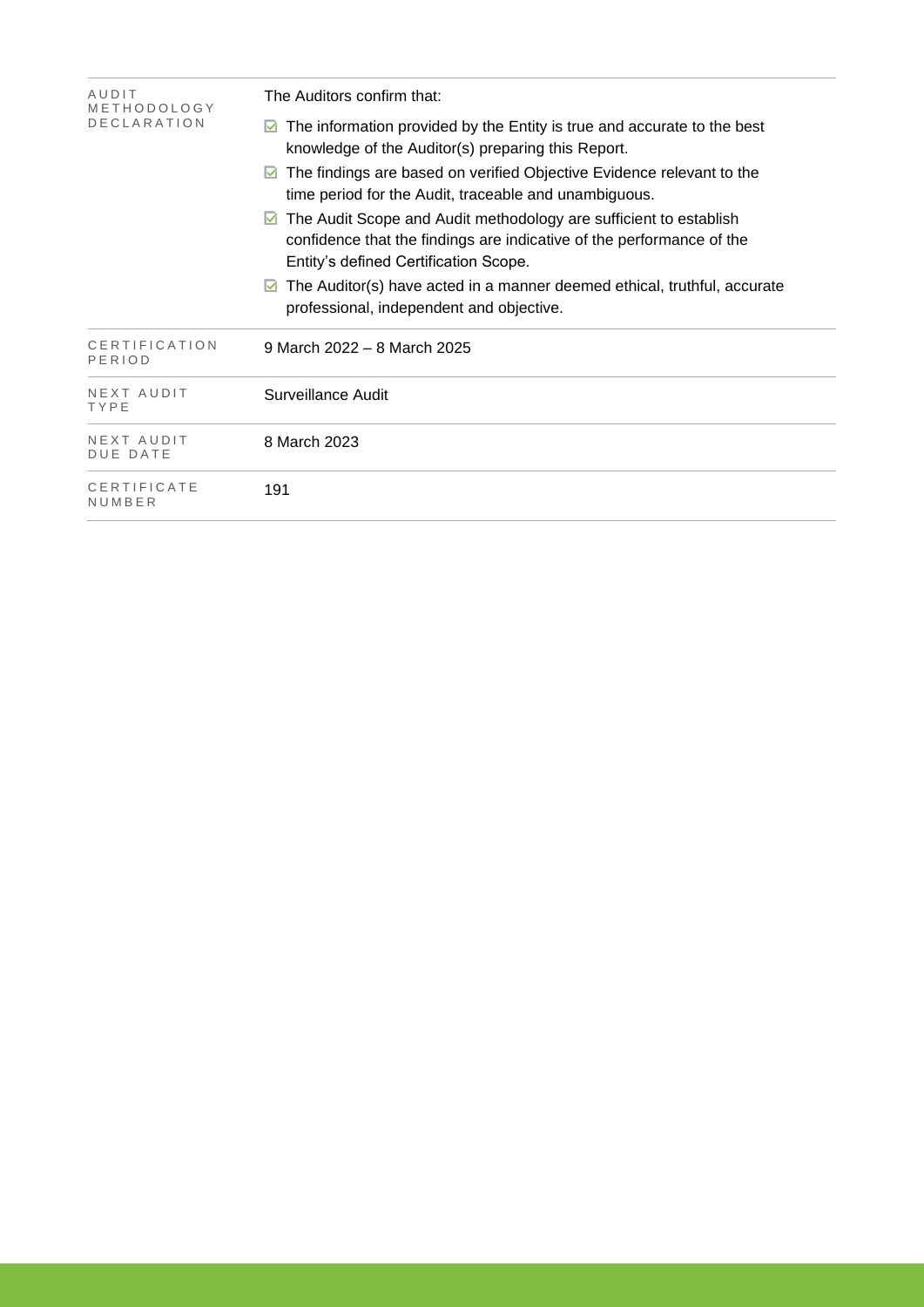## **SUMMARY OF FINDINGS**

| <b>CRITERION</b>                              | RATING      | COMMENT                                                                                                                                                                                                                                                                                |  |  |
|-----------------------------------------------|-------------|----------------------------------------------------------------------------------------------------------------------------------------------------------------------------------------------------------------------------------------------------------------------------------------|--|--|
| MANAGEMENT SYSTEM AND RESPONSIBILITIES        |             |                                                                                                                                                                                                                                                                                        |  |  |
| 1.1 ASI membership                            | Conformance | The Entity is an ASI Member in the Production and<br>Transformation class, verified on the ASI website.                                                                                                                                                                                |  |  |
| 1.2 Management system                         | Conformance | The Entity has developed Standard Operating<br>Procedures (SOP's) addressing all relevant topics<br>such as management review and record keeping.<br>Internal training is conducted for team members.<br>The SOP's have been communicated to<br>responsible persons or process owners. |  |  |
| 1.3 Management system reviews                 | Conformance | The Management Review is conducted annually.<br>The recent review was held as a virtual meeting<br>due to the coronavirus restrictions.                                                                                                                                                |  |  |
| 1.4 Management representative                 | Conformance | The Management Representative has been<br>designated by senior management. Additionally,<br>there is an ASI Governance Committee which<br>includes personnel from Environment, Health and<br>Safety, Human Resources and the Plant Head<br>acting as ASI Manager.                      |  |  |
| 1.5 Training                                  | Conformance | The ASI Chain of Custody Standard internal<br>training is conducted for relevant employees.                                                                                                                                                                                            |  |  |
| 1.6 Record keeping                            | Conformance | The record retention time is defined as five years as<br>per the ASI Chain of Custody Standard<br>requirements.                                                                                                                                                                        |  |  |
| 1.7a Reporting to ASI (Inputs and<br>Outputs) | Conformance | The Entity has developed a Standard Operating<br>Procedure (SOP) to report the Input and Output<br>Quantities of CoC Material to the ASI Secretariat<br>within three months after the end of each calendar<br>year.                                                                    |  |  |
| 1.7b Reporting to ASI (Input<br>Percentage)   | Conformance | The Entity has developed a Standard Operating<br>Procedure (SOP) to report the Input Percentage to<br>the ASI Secretariat within three months after the<br>end of each calendar year.                                                                                                  |  |  |
| 1.7c Reporting to ASI (Positive<br>Balance)   | Conformance | The Entity has developed a Standard Operating<br>Procedure (SOP) to report the maximum Positive<br>Balance in the calendar year carried over to the<br>subsequent Material Accounting Period to the ASI<br>Secretariat within three months after the end of<br>each calendar year.     |  |  |
| 1.7d Reporting to ASI (Internal<br>Overdraw)  | Conformance | The Entity has developed a Standard Operating<br>Procedure (SOP) to report the maximum Internal<br>Overdraw within the calendar year, if any, and the<br>percentage of Input Quantity of CoC Material this                                                                             |  |  |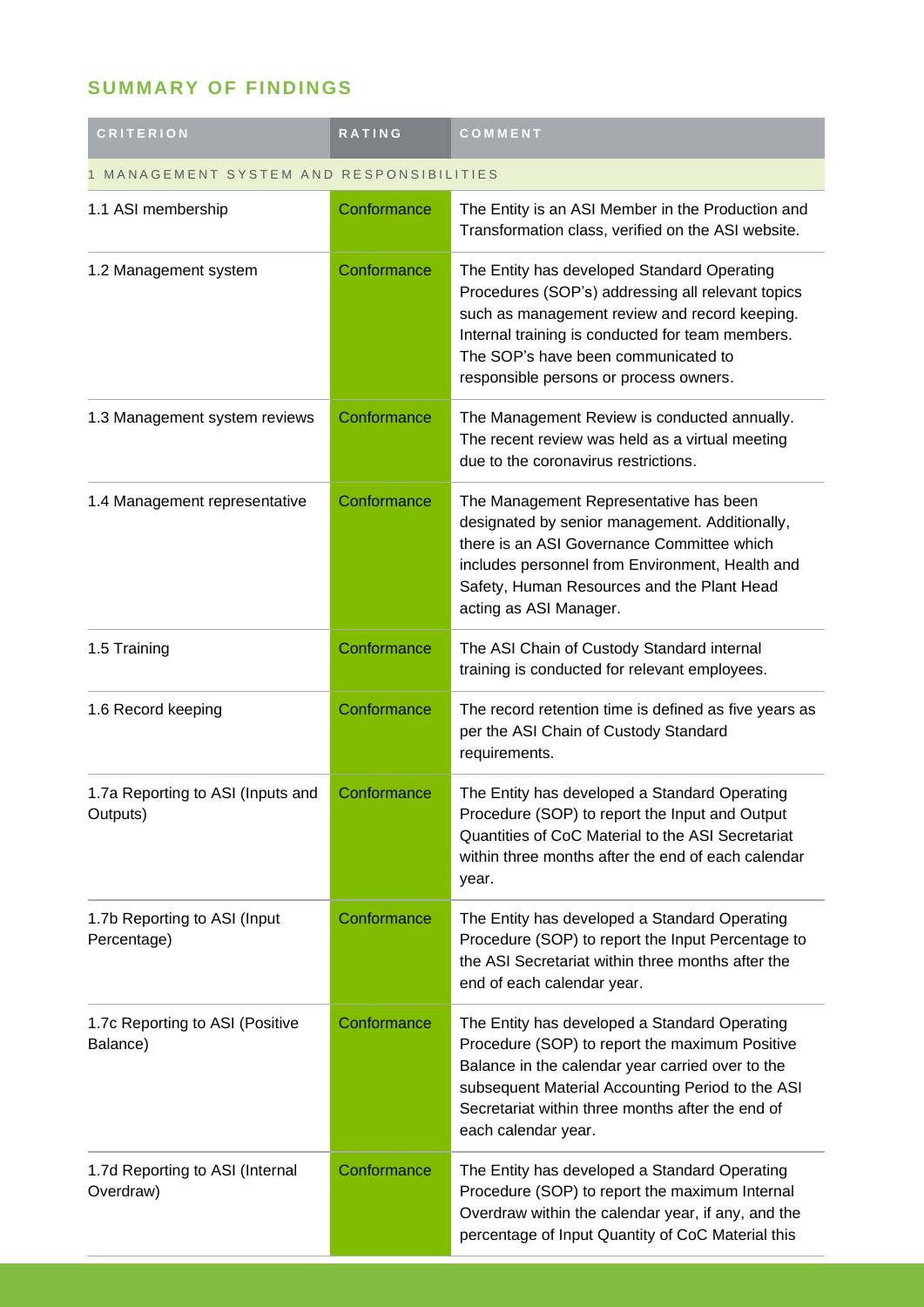| <b>CRITERION</b>                                                                   | RATING         | COMMENT                                                                                                                                                                  |
|------------------------------------------------------------------------------------|----------------|--------------------------------------------------------------------------------------------------------------------------------------------------------------------------|
|                                                                                    |                | represents to the ASI Secretariat within three<br>months after the end of each calendar year.                                                                            |
| 1.7e Reporting to ASI (Eligible<br>Scrap)                                          | Not Applicable | The Entity is not engaged in Aluminium Re-<br>melting/Refining to produce Recycled Aluminium.                                                                            |
| 1.7f Reporting to ASI (ASI Credits<br>from Casthouses)                             | Not Applicable | The Entity is not engaged in producing Casthouse<br>Products.                                                                                                            |
| 1.7g Reporting to ASI (ASI<br>Credits purchased)                                   | Conformance    | The Entity has developed a Standard Operating<br>Procedure (SOP) to report ASI Credits. Whilst the<br>Entity has the SOP, it does not intend to purchase<br>ASI Credits. |
| 2 OUTSOURCING CONTRACTORS                                                          |                |                                                                                                                                                                          |
| 2.1 Outsourcing Contractors in<br><b>CoC Certification Scope</b>                   | Not Applicable | The Entity does not use Outsourcing Contractors<br>for CoC Material.                                                                                                     |
| 2.2a Control of CoC Material                                                       | Not Applicable | The Entity does not use Outsourcing Contractors<br>for CoC Material.                                                                                                     |
| 2.2b No further outsourcing                                                        | Not Applicable | The Entity does not use Outsourcing Contractors<br>for CoC Material.                                                                                                     |
| 2.2c Risk assessment                                                               | Not Applicable | The Entity does not use Outsourcing Contractors<br>for CoC Material.                                                                                                     |
| 2.3 Output Quantity                                                                | Not Applicable | The Entity does not use Outsourcing Contractors<br>for CoC Material.                                                                                                     |
| 2.4 Verification and record-<br>keeping                                            | Not Applicable | The Entity does not use Outsourcing Contractors<br>for CoC Material.                                                                                                     |
| 2.5 Error management                                                               | Not Applicable | The Entity does not use Outsourcing Contractors<br>for CoC Material.                                                                                                     |
| 3 PRIMARY ALUMINIUM: CRITERIA FOR ASI BAUXITE, ASI ALUMINA AND ASI LIQUID<br>METAL |                |                                                                                                                                                                          |
| 3.1a CoC Certification Scope -<br><b>Bauxite Mining</b>                            | Not Applicable | This Criterion is not applicable to the Entity's<br>Certification Scope.                                                                                                 |
| 3.1b ASI Performance Standard -<br><b>Bauxite Mining</b>                           | Not Applicable | This Criterion is not applicable to the Entity's<br>Certification Scope.                                                                                                 |
| 3.2a CoC Certification Scope -<br>Alumina Refining                                 | Not Applicable | This Criterion is not applicable to the Entity's<br>Certification Scope.                                                                                                 |
| 3.2b ASI Performance Standard -<br>Alumina Refining                                | Not Applicable | This Criterion is not applicable to the Entity's<br>Certification Scope.                                                                                                 |
| 3.3a CoC Certification Scope -<br>Aluminium Smelting                               | Not Applicable | This Criterion is not applicable to the Entity's<br>Certification Scope.                                                                                                 |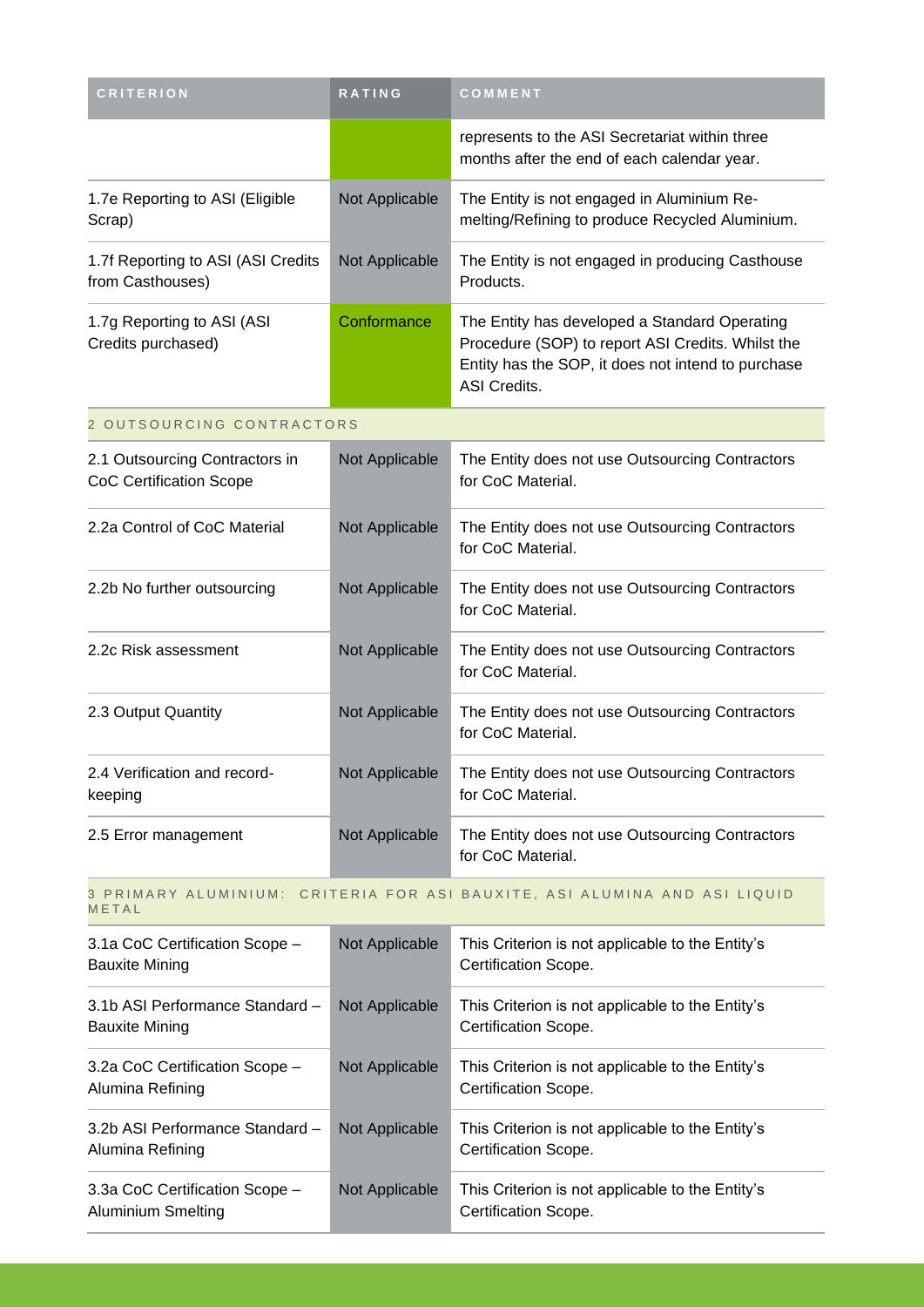| <b>CRITERION</b>                                                 | RATING         | COMMENT                                                                                                                                                                                                                                                                                                                                   |
|------------------------------------------------------------------|----------------|-------------------------------------------------------------------------------------------------------------------------------------------------------------------------------------------------------------------------------------------------------------------------------------------------------------------------------------------|
| 3.3b ASI Performance Standard -<br><b>Aluminium Smelting</b>     | Not Applicable | This Criterion is not applicable to the Entity's<br>Certification Scope.                                                                                                                                                                                                                                                                  |
|                                                                  |                | 4 RECYCLED ALUMINIUM: CRITERIA FOR ELIGIBLE SCRAP AND ASI LIQUID METAL                                                                                                                                                                                                                                                                    |
| 4.1a CoC Certification Scope -<br>Aluminium Re-Melting/Refining  | Not Applicable | This Criterion is not applicable to the Entity's<br>Certification Scope.                                                                                                                                                                                                                                                                  |
| 4.1b ASI Performance Standard -<br>Aluminium Re-Melting/Refining | Not Applicable | This Criterion is not applicable to the Entity's<br>Certification Scope.                                                                                                                                                                                                                                                                  |
| 4.2a Pre-Consumer Scrap and<br><b>Dross</b>                      | Not Applicable | This Criterion is not applicable to the Entity's<br>Certification Scope.                                                                                                                                                                                                                                                                  |
| 4.2b Post-Consumer Scrap                                         | Not Applicable | This Criterion is not applicable to the Entity's<br>Certification Scope.                                                                                                                                                                                                                                                                  |
| 4.3a Supplier records                                            | Not Applicable | This Criterion is not applicable to the Entity's<br>Certification Scope.                                                                                                                                                                                                                                                                  |
| 4.3b Cash payments                                               | Not Applicable | This Criterion is not applicable to the Entity's<br>Certification Scope.                                                                                                                                                                                                                                                                  |
| 5 CASTHOUSES: CRITERIA FOR ASI ALUMINIUM                         |                |                                                                                                                                                                                                                                                                                                                                           |
| 5.1a CoC Certification Scope -<br>Casthouses                     | Not Applicable | This Criterion is not applicable to the Entity's<br>Certification Scope.                                                                                                                                                                                                                                                                  |
| 5.1b ASI Performance Standard -<br>Casthouses                    | Not Applicable | This Criterion is not applicable to the Entity's<br>Certification Scope.                                                                                                                                                                                                                                                                  |
| 5.2 Casthouse Products                                           | Not Applicable | This Criterion is not applicable to the Entity's<br>Certification Scope.                                                                                                                                                                                                                                                                  |
| 6 POST-CASTHOUSE: CRITERIA FOR ASI ALUMINIUM                     |                |                                                                                                                                                                                                                                                                                                                                           |
| 6.1a CoC Certification Scope -<br>Post-Casthouse                 | Conformance    | The Entity has a Standard Operating Procedure<br>(SOP) which includes the requirement for producing<br>ASI Aluminium only from an Entity and/or Facility<br>within the Entity's CoC Certification, and/or in which<br>the Entity holds a legal interest and are within the<br>CoC Certification Scope of another CoC Certified<br>Entity. |
| 6.1b ASI Performance Standard -<br>Post-Casthouse                | Conformance    | The Entity has interacted with its metal suppliers to<br>source ASI Aluminium and received commitment<br>from suppliers to obtain certification against the ASI<br>Performance Standard and Chain of Custody<br>Standard, with the majority of suppliers planning for<br>Q4 2022.                                                         |
| 6.1c Sourcing ASI Aluminium                                      | Conformance    | The Entity has developed a Standard Operating<br>Procedure (SOP) which includes the requirement<br>for sourcing ASI Aluminium directly from another<br>ASI CoC Certified Entity, or via a metals trader or                                                                                                                                |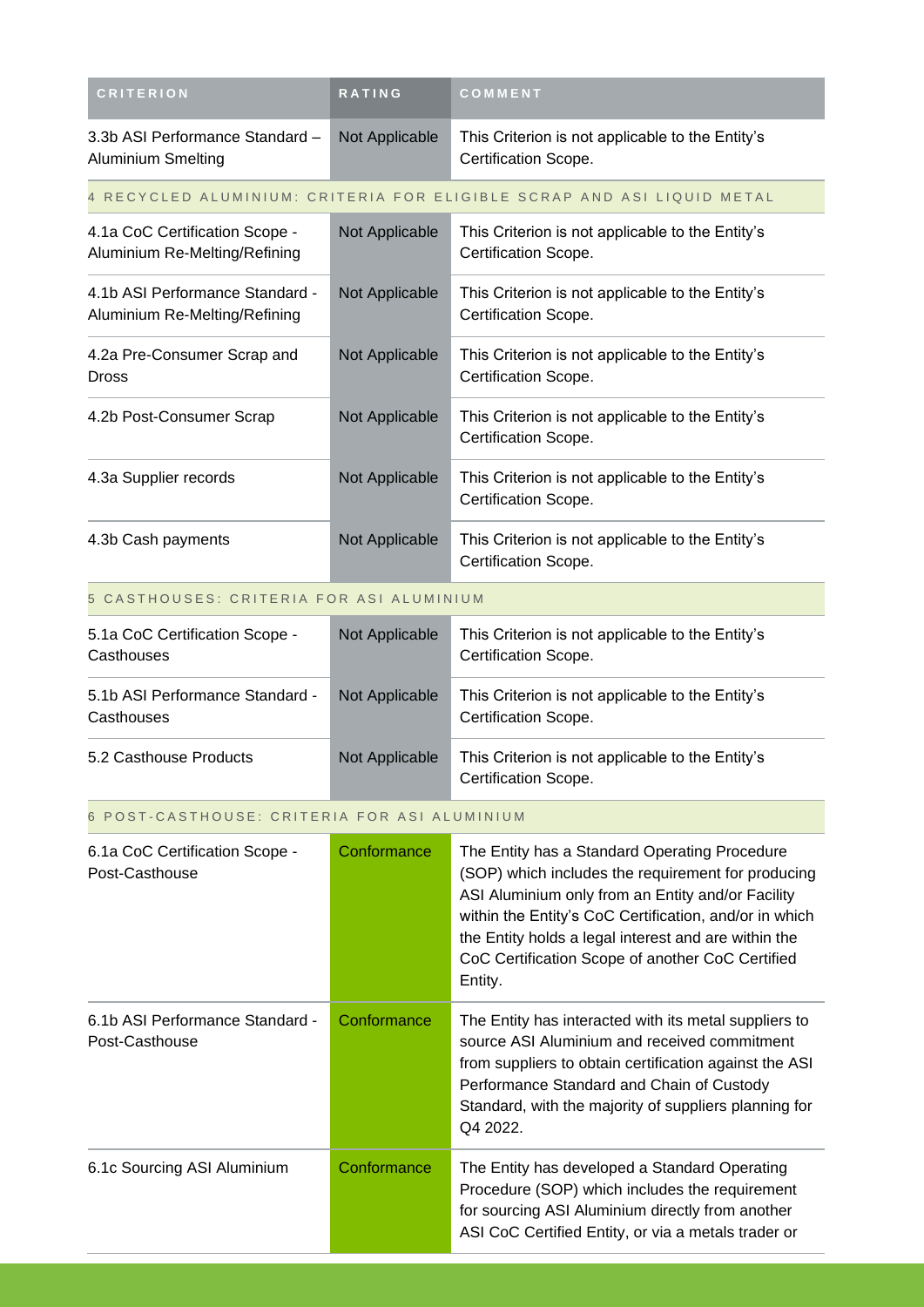| <b>CRITERION</b>                                                               | <b>RATING</b>  | COMMENT                                                                                                                                                                                                                                                                                   |
|--------------------------------------------------------------------------------|----------------|-------------------------------------------------------------------------------------------------------------------------------------------------------------------------------------------------------------------------------------------------------------------------------------------|
|                                                                                |                | warehouse where the ASI CoC Certified entity can<br>supply or verify the associated CoC Document<br>containing Supplementary Information sufficient to<br>identify the corresponding shipment.                                                                                            |
|                                                                                |                | 7 DUE DILIGENCE FOR NON-COC INPUTS AND RECYCLABLE SCRAP MATERIAL                                                                                                                                                                                                                          |
| 7.1a Responsible sourcing policy<br>(anti-corruption)                          | Conformance    | The Entity has developed Supplier Guiding<br>Principles which are applicable to suppliers and<br>include requirements on Anti-Corruption.                                                                                                                                                 |
| 7.1b Responsible sourcing policy<br>(responsible sourcing)                     | Conformance    | The Entity has developed Supplier Guiding<br>Principles which are applicable to suppliers and<br>include requirements on responsible sourcing<br>practices.                                                                                                                               |
| 7.1c Responsible sourcing policy<br>(human rights due diligence)               | Conformance    | The Entity has developed Supplier Guiding<br>Principles which are applicable to suppliers and<br>include requirements on Human Rights Due<br>Diligence.                                                                                                                                   |
| 7.1d Responsible sourcing policy<br>(conflict affected and high risk<br>areas) | Conformance    | The Entity has developed Supplier Guiding<br>Principles which are applicable to suppliers and<br>include requirements related to Conflict-Affected<br>and High-Risk Areas.                                                                                                                |
| 7.2 Risk assessment                                                            | Conformance    | The Entity has conducted a risk assessment to<br>assess the risk of non-compliance with its<br>Responsible Sourcing Policy (Supplier Guiding<br>Principles) by its suppliers of Non-CoC Material and<br>Recyclable Scrap Material, and has identified<br>appropriate mitigation measures. |
| 7.3 Complaints mechanism                                                       | Conformance    | The Entity has documented a complaints handling<br>procedure to address all stakeholders including<br>suppliers.                                                                                                                                                                          |
| 8 MASS BALANCE SYSTEM:                                                         |                | COC MATERIAL AND ASI ALUMINIUM                                                                                                                                                                                                                                                            |
| 8.1 Material Accounting System                                                 | Conformance    | The Material Accounting System that records CoC<br>Material and Non-CoC Material is defined in a<br>Standard Operating Procedure (SOP). The Entity<br>uses an Enterprise Resource Planning (ERP)<br>system (JDE) for inventory management.                                                |
| 8.2a Post-Consumer Scrap                                                       | Not Applicable | This Criterion is not applicable to the Entity's<br>Certification Scope.                                                                                                                                                                                                                  |
| 8.2b Pre-Consumer Scrap (total)                                                | Not Applicable | This Criterion is not applicable to the Entity's<br>Certification Scope.                                                                                                                                                                                                                  |
| 8.2c Pre-Consumer Scrap<br>(Eligible Scrap)                                    | Not Applicable | This Criterion is not applicable to the Entity's<br>Certification Scope.                                                                                                                                                                                                                  |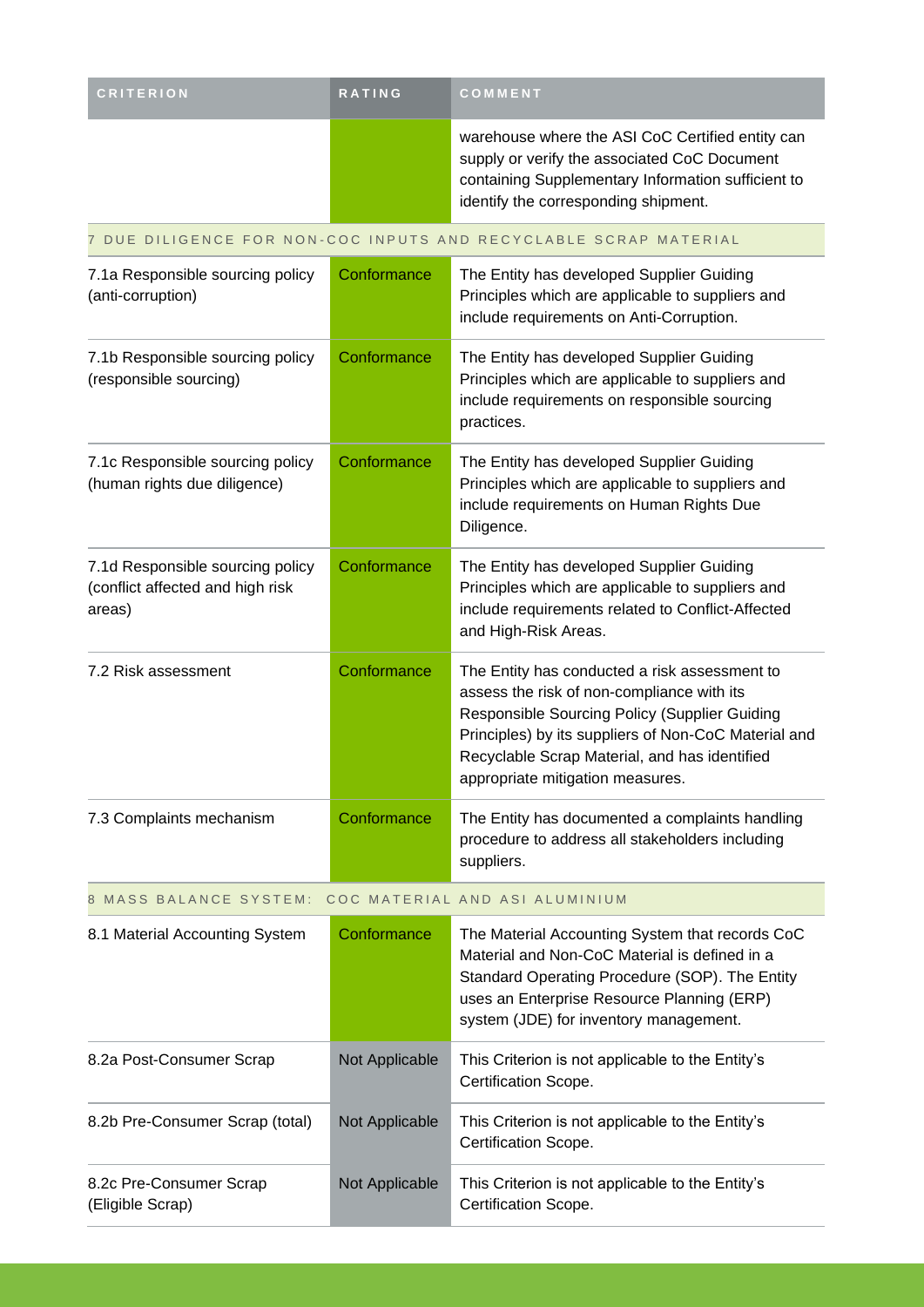| <b>CRITERION</b>                                         | RATING         | COMMENT                                                                                                                                                                                                                                                                                                            |
|----------------------------------------------------------|----------------|--------------------------------------------------------------------------------------------------------------------------------------------------------------------------------------------------------------------------------------------------------------------------------------------------------------------|
| 8.3 Material Accounting Period                           | Conformance    | An annual Material Accounting Period has been<br>specified.                                                                                                                                                                                                                                                        |
| 8.4 Input Percentage                                     | Conformance    | The Entity has developed a Standard Operating<br>Procedure (SOP) which specifies the calculation for<br>Input Percentage for a given Material Accounting<br>Period in accordance with the ASI Chain of Custody<br>Standard.                                                                                        |
| 8.5 Input Percentage (Aluminium<br>Re-Melting/Refining)  | Not Applicable | This Criterion is not applicable to the Entity's<br>Certification Scope.                                                                                                                                                                                                                                           |
| 8.6 Output Quantity determination                        | Conformance    | The Entity has developed a Standard Operating<br>Procedure (SOP) which specifies how to determine<br>the Output Quantity of CoC Material in accordance<br>with the ASI Chain of Custody Standard.                                                                                                                  |
| 8.7 Output Quantity designation                          | Conformance    | The Entity has developed a Standard Operating<br>Procedure (SOP) which specifies the Output<br>Quantity of CoC Material is to be designated as<br>100% CoC Material in accordance with the ASI<br>Chain of Custody Standard.                                                                                       |
| 8.8 Output Quantity - Pre-<br><b>Consumer Scrap</b>      | Conformance    | The Entity has developed a Standard Operating<br>Procedure (SOP) which addresses the<br>consideration of Pre-Consumer Scrap (process<br>scrap) in calculating the Output Quantity of Eligible<br>Scrap in accordance with the ASI Chain of Custody<br>Standard.                                                    |
| 8.9 Outputs not exceed Inputs                            | Conformance    | The Entity has developed a Standard Operating<br>Procedure (SOP) which specifies that the total<br>output of CoC Material and/or Eligible Scrap shall<br>not proportionally exceed the Input Percentage as<br>applied to total input of CoC Material and/or Eligible<br>Scrap over the Material Accounting Period. |
| 8.10a Internal Overdraws (not<br>exceed 20%)             | Conformance    | The Entity has developed a Standard Operating<br>Procedure (SOP) which specifies that an Internal<br>Overdraw shall not exceed 20% of total Input<br>Quantity of CoC Material for the Material<br>Accounting Period.                                                                                               |
| 8.10b Internal Overdraws (not<br>exceed affected amount) | Conformance    | The Entity has developed a Standard Operating<br>Procedure (SOP) which specifies that an Internal<br>Overdraw shall not exceed the amount of CoC<br>Material affected by a force majeure situation.                                                                                                                |
| 8.10c Internal Overdraws (period<br>to make up)          | Conformance    | The Entity has developed a Standard Operating<br>Procedure (SOP) which specifies that Internal<br>Overdraw shall be made up within the subsequent<br>Material Accounting Period.                                                                                                                                   |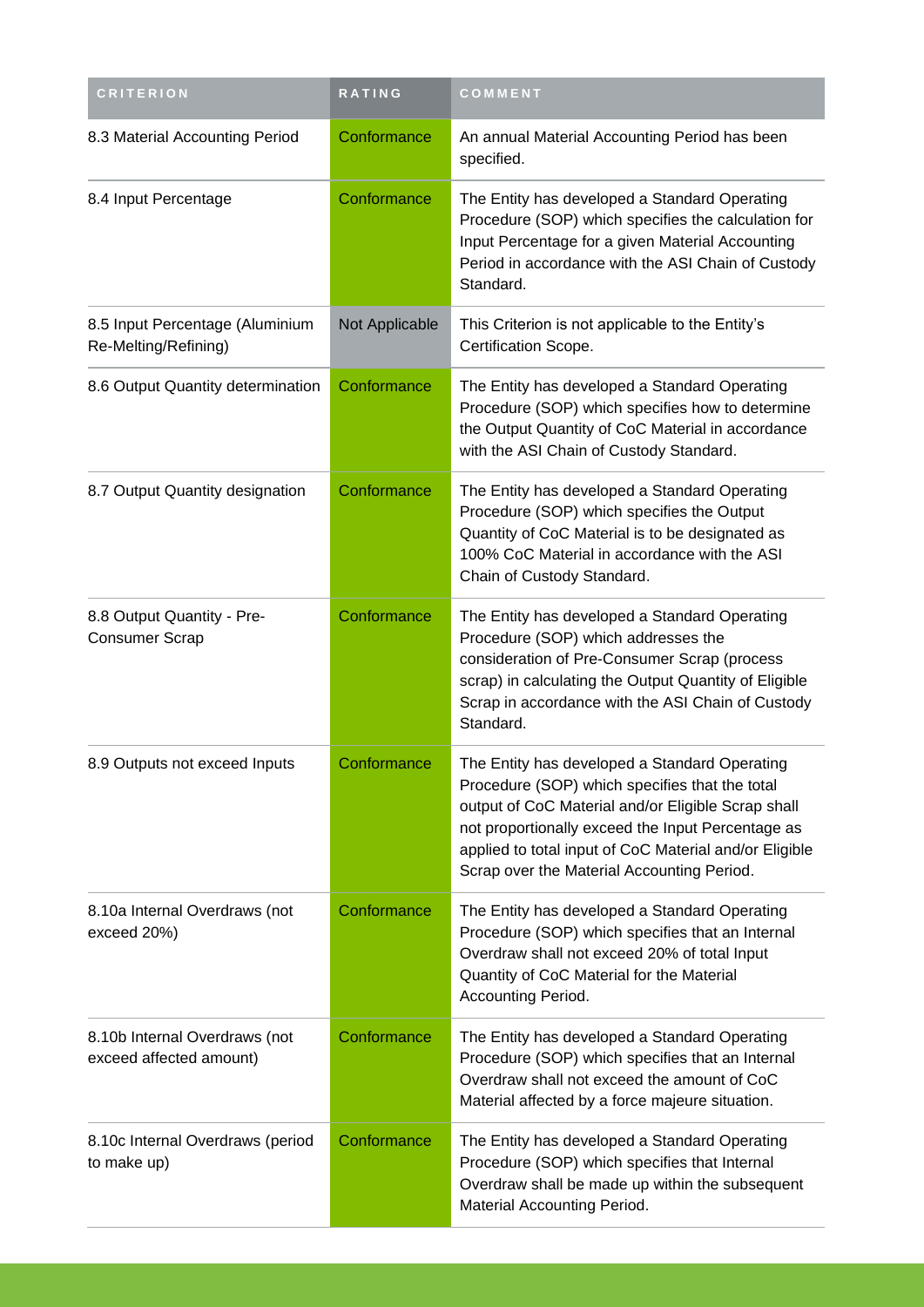| <b>CRITERION</b>                       | <b>RATING</b> | COMMENT                                                                                                                                                                                                                                                                                                                                                                                                                                                                                                                                                                                                          |
|----------------------------------------|---------------|------------------------------------------------------------------------------------------------------------------------------------------------------------------------------------------------------------------------------------------------------------------------------------------------------------------------------------------------------------------------------------------------------------------------------------------------------------------------------------------------------------------------------------------------------------------------------------------------------------------|
| 8.11a Positive Balance (carry<br>over) | Conformance   | The Entity has developed a Standard Operating<br>Procedure (SOP) which specifies the material<br>accounting system must clearly identify any carry<br>over of a Positive Balance.                                                                                                                                                                                                                                                                                                                                                                                                                                |
| 8.11b Positive Balance (expiry)        | Conformance   | The Entity has developed a Standard Operating<br>Procedure (SOP) which specifies that a Positive<br>Balance generated in one Material Accounting<br>Period and carried over to the subsequent Material<br>Accounting Period shall expire at the end of that<br>Period if not drawn down.                                                                                                                                                                                                                                                                                                                         |
| 9 ISSUING COC DOCUMENTS                |               |                                                                                                                                                                                                                                                                                                                                                                                                                                                                                                                                                                                                                  |
| 9.1 Shipments and transfers            | Conformance   | The Entity's existing practice is to provide<br>information such as tax invoice details and a<br>certificate of analysis for each shipment. The Entity<br>has implemented an Enterprise Resource Planning<br>(ERP) system (JDE) to enter and establish<br>traceability between receipt of raw material,<br>production job card and dispatch of finished goods.<br>The Entity has developed a Standard Operating<br>Procedure (SOP) which specifies that a CoC<br>Document shall accompany each shipment or<br>transfer of CoC Material dispatched to other CoC<br>Certified Entities or Outsourcing Contractors. |
| 9.2a Date of issue                     | Conformance   | The Entity has developed a CoC Document<br>containing all mandatory information including the<br>date of issue.                                                                                                                                                                                                                                                                                                                                                                                                                                                                                                  |
| 9.2b Reference number                  | Conformance   | The Entity has developed a CoC Document<br>containing all mandatory information including the<br>reference number.                                                                                                                                                                                                                                                                                                                                                                                                                                                                                               |
| 9.2c Issuing Entity                    | Conformance   | The Entity has developed a CoC Document<br>containing all mandatory information including the<br>identity, address and CoC Certification number of<br>the Entity.                                                                                                                                                                                                                                                                                                                                                                                                                                                |
| 9.2d Receiving customer                | Conformance   | The Entity has developed a CoC Document<br>containing all mandatory information including the<br>identity and address of the receiving customer.                                                                                                                                                                                                                                                                                                                                                                                                                                                                 |
| 9.2e Responsible employee              | Conformance   | The Entity has developed a CoC Document<br>containing all mandatory information including the<br>responsible employee of the Entity who can verify<br>information in the CoC Document.                                                                                                                                                                                                                                                                                                                                                                                                                           |
| 9.2f Conformance statement             | Conformance   | The Entity has developed a CoC Document<br>containing all mandatory information including a<br>statement confirming that 'The information provided                                                                                                                                                                                                                                                                                                                                                                                                                                                               |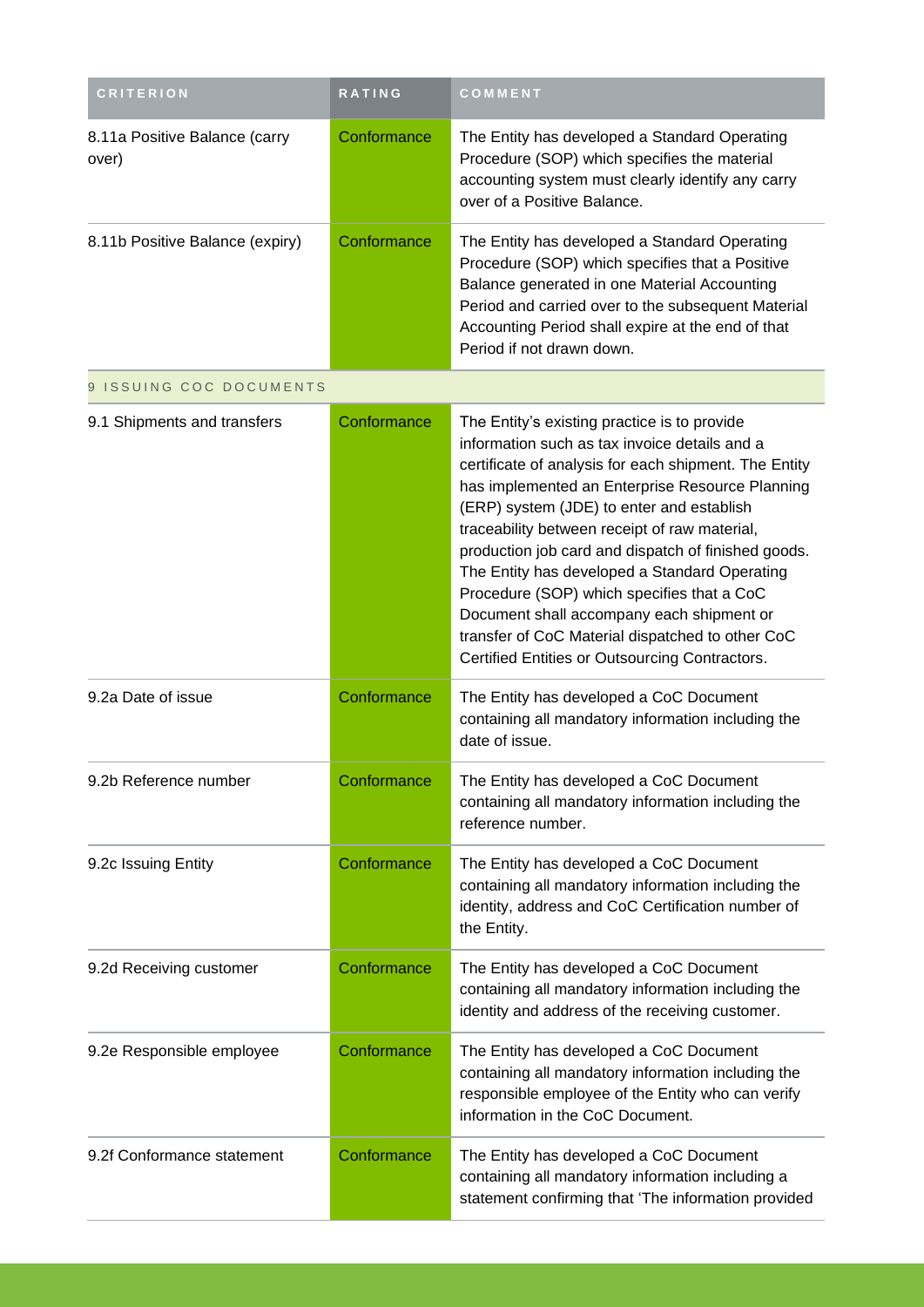| <b>CRITERION</b>                                | <b>RATING</b>  | COMMENT                                                                                                                                                                                                                      |  |
|-------------------------------------------------|----------------|------------------------------------------------------------------------------------------------------------------------------------------------------------------------------------------------------------------------------|--|
|                                                 |                | in the CoC Document is in conformance with the<br>ASI CoC Standard'.                                                                                                                                                         |  |
| 9.2g Type of CoC Material                       | Conformance    | The Entity has developed a CoC Document<br>containing all mandatory information including the<br>type of CoC Material in the shipment.                                                                                       |  |
| 9.2h Mass of CoC Material                       | Conformance    | The Entity has developed a CoC Document<br>containing all mandatory information including the<br>mass of CoC Material in the shipment.                                                                                       |  |
| 9.2i Mass of total material                     | Conformance    | The Entity has developed a CoC Document<br>containing all mandatory information including the<br>mass of total Material in the shipment.                                                                                     |  |
| 9.3a Sustainability Data (optional)             | Not Applicable | This Criterion is not applicable to the Entity's<br>Certification Scope.                                                                                                                                                     |  |
| 9.3b Sustainability Data (passing<br>on)        | Conformance    | The Entity has developed a CoC Document to<br>contain information, where available, on the<br>average intensity of GHG emissions (Scope 1 and<br>2) in tonnes $CO2 -eq$ per metric tonne ASI<br>Aluminium.                   |  |
| 9.3c Post-Casthouse ASI<br>Certification status | Conformance    | The Entity has developed a CoC Document which<br>contains information on the Entity's ASI<br>Performance Standard Certification status.                                                                                      |  |
| 9.4 Supplementary Information<br>(optional)     | Not Applicable | This Criterion is not applicable as the Entity does<br>not intent to include Supplementary Information in<br>the CoC Document.                                                                                               |  |
| 9.5 Response to verification<br>requests        | Conformance    | The Entity has developed a procedure to respond<br>to requests for verification of information in the CoC<br>Documents. There has been no such request<br>received to date.                                                  |  |
| 9.6 Error management                            | Conformance    | The Entity has developed a procedure to address<br>any errors discovered after CoC Material has been<br>shipped and includes requirements for root cause<br>analyses, correction and corrective and preventive<br>action.    |  |
| 10 RECEIVING COC DOCUMENTS                      |                |                                                                                                                                                                                                                              |  |
| 10.1 Verify required information<br>included    | Conformance    | The Entity has developed a Standard Operating<br>Procedure (SOP) which defines the responsibility<br>for conducting a completeness check on received<br>CoC Documents. There have been no CoC<br>Documents received to date. |  |
| 10.2 Verify consistency with<br>shipments       | Conformance    | The relevant requirements are documented in a<br>Standard Operating Procedure (SOP) that defines<br>the responsibility for conducting a consistency                                                                          |  |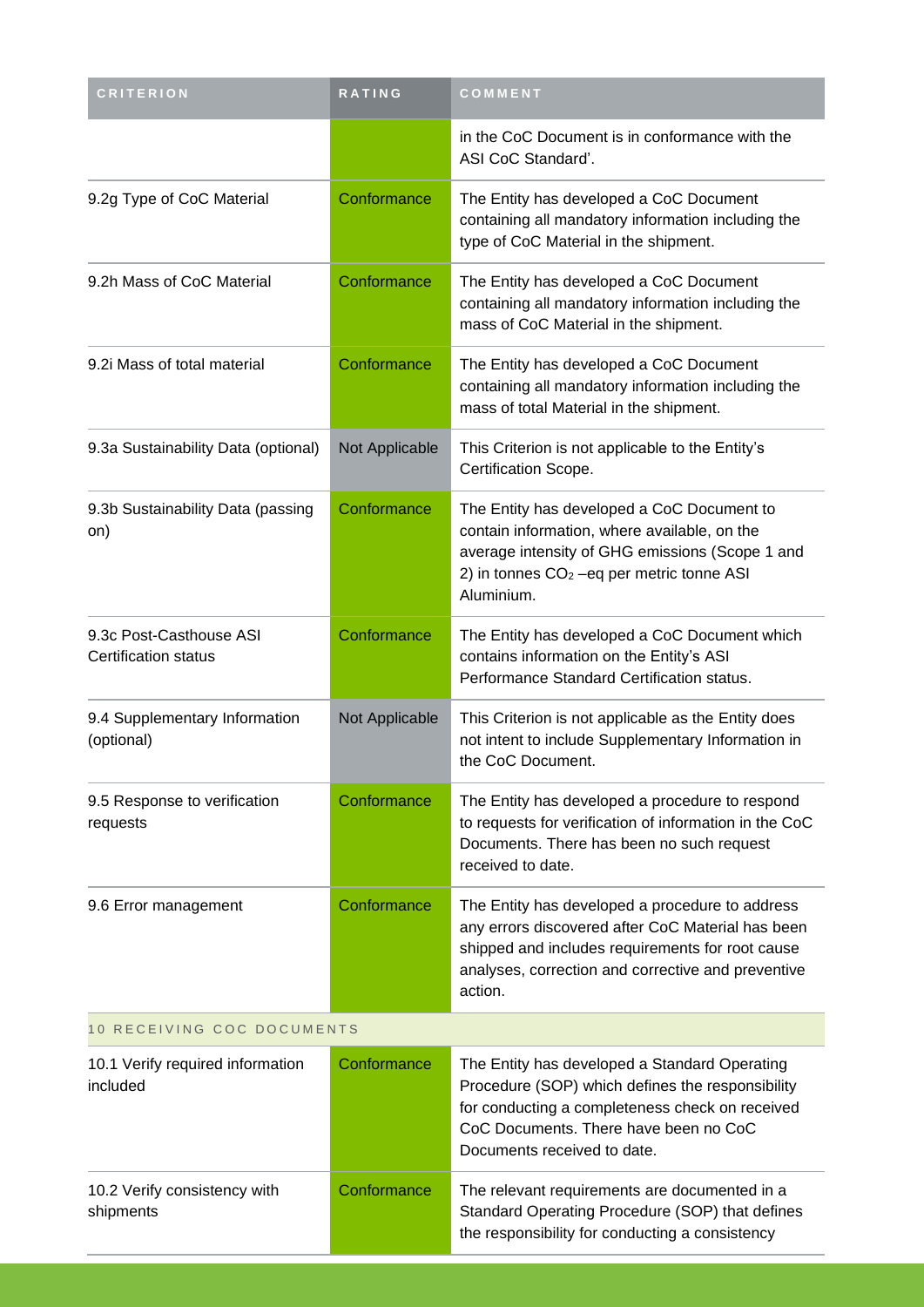| <b>CRITERION</b>                                 | <b>RATING</b> | COMMENT                                                                                                                                                                                             |
|--------------------------------------------------|---------------|-----------------------------------------------------------------------------------------------------------------------------------------------------------------------------------------------------|
|                                                  |               | check on received CoC Documents. There have<br>been no CoC Documents received to date.                                                                                                              |
| 10.3 Verify supplier CoC<br>Certification status | Conformance   | The relevant requirements are documented in a<br>Standard Operating Procedure (SOP) that defines<br>responsibility to verify the validity of ASI CoC<br>Certification on the received CoC Document. |
| 10.4 Error management                            | Conformance   | The Entity defines the requirement for error<br>management in a Standard Operating Procedure<br>(SOP) which also addresses corrective action to be<br>taken.                                        |

#### 11 MARKET CREDITS SYSTEM: ASI CREDITS

| 11.1a Material Accounting<br>System - allocation          | Not Applicable | The Entity does not utilise the ASI Market Credits<br>System. |
|-----------------------------------------------------------|----------------|---------------------------------------------------------------|
| 11.1b Link to Casthouse Products                          | Not Applicable | The Entity does not utilise the ASI Market Credits<br>System. |
| 11.1c No double counting                                  | Not Applicable | The Entity does not utilise the ASI Market Credits<br>System. |
| 11.1d No Positive Balance of ASI<br>Credits               | Not Applicable | The Entity does not utilise the ASI Market Credits<br>System. |
| 11.2a Date of issue                                       | Not Applicable | The Entity does not utilise the ASI Market Credits<br>System. |
| 11.2b Reference number                                    | Not Applicable | The Entity does not utilise the ASI Market Credits<br>System. |
| 11.2c Issuing Entity                                      | Not Applicable | The Entity does not utilise the ASI Market Credits<br>System. |
| 11.2d Receiving Entity                                    | Not Applicable | The Entity does not utilise the ASI Market Credits<br>System. |
| 11.2e Conformance statement                               | Not Applicable | The Entity does not utilise the ASI Market Credits<br>System. |
| 11.2f ASI Credits statement                               | Not Applicable | The Entity does not utilise the ASI Market Credits<br>System. |
| 11.2g Quantity                                            | Not Applicable | The Entity does not utilise the ASI Market Credits<br>System. |
| 11.3a CoC Certification Scope -<br>purchasing ASI Credits | Not Applicable | The Entity does not utilise the ASI Market Credits<br>System. |
| 11.3b Material Accounting<br>System - purchasing          | Not Applicable | The Entity does not utilise the ASI Market Credits<br>System. |